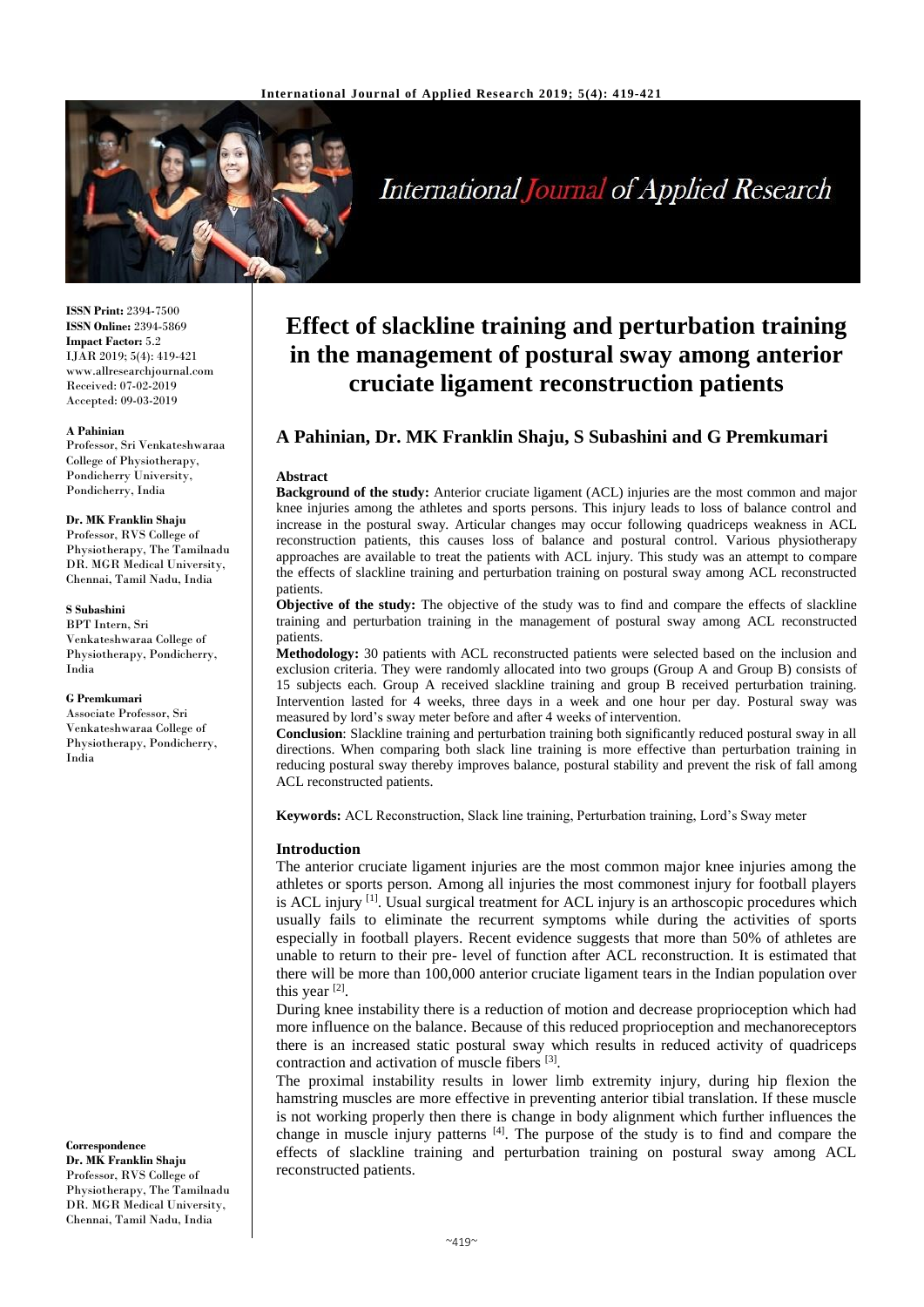# **Methodology**

Review Board of Sri Venkateshwaraa College of Physiotherapy, Pondicherry has approved this two group pre and post-test experimental study and a written consent was obtained from the participants after giving clear instructions regarding the treatment procedure and its implications. The study was conducted in Anna stadium, Cuddalore, Tamil Nadu, India.

Thirty ACL reconstructed patients age between 19 to 25 were selected for the study and randomly assigned into anyone of the two experimental groups. Group A fifteen subjects received slackline training, it includes tandem stance, single-limb stance and walking on slackline. Group B fifteen subjects received perturbation training, it includes tilt board, foam balance and roller board training. Intervention lasted for one hour per day, three days in a week and the same was continued for 4 weeks. Maximal postural sway was measured before and after 4 weeks of intervention by lord's sway meter [5] in anterior, posterior, right lateral and left lateral direction. All extraneous variables were clearly identified and ruled out from the study.



Fig 1: Postural Sway Measurement by Lord's Sway Meter





**Fig 2:** Tandem Walking and Single-limb Stance in Slackline





**Fig 3:** Perturbation Training in Tilt board